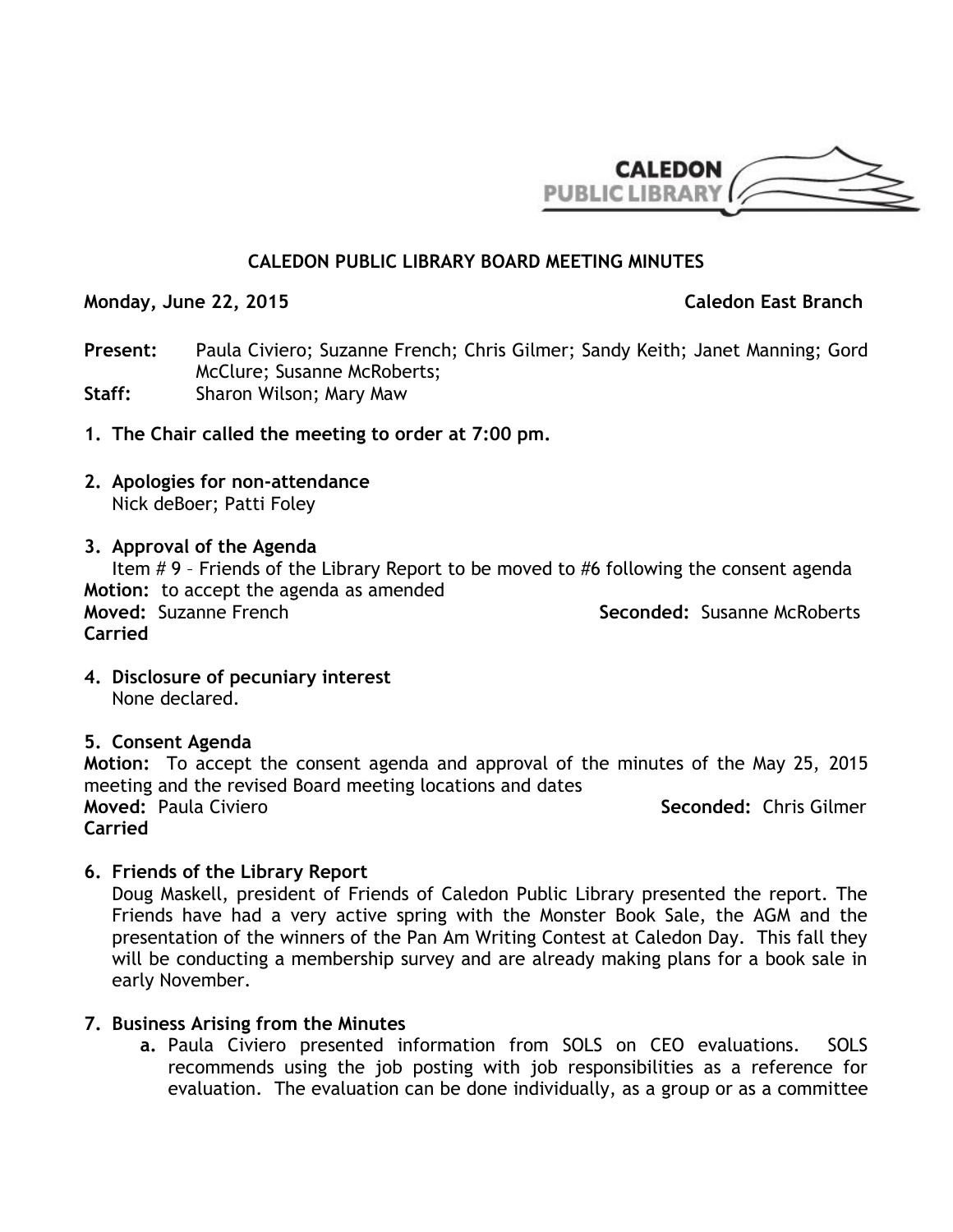of the Board.

**b.** Janet Manning and Susanne McRoberts presented information from Margaret Campbell, the consultant used by the Board for the recruitment of the new CEO. She recommended that the CEO would use the challenges listed in the job posting as a guide and then would establish specific goals within 3 months. Janet also distributed the Town's "Senior Management Performance Assessment & Planning Form" that the Board members agreed would be an excellent resource. They also agreed that it will be important to have staff involvement and it may be beneficial to survey the senior management team to determine the new CEO's effectiveness.

**Motion:** To strike a committee to be responsible for developing an assessment plan for the new CEO. The committee will consist of Susanne McRoberts; Janet Manning; Paula Civiero and Sandy Keith.

**Moved:** Susanne McRoberts **Seconded:** Suzanne French **Carried**

- **8. Chief Librarian's Report –** Sharon Wilson presented the Chief Librarian's report. Janet Manning formally acknowledged Sharon Wilson on behalf of the Board for her support and leadership as the Interim Chief Librarian for Caledon Public Library.
- **9. Financial Statements –** Sharon Wilson distributed copies of Caledon Public Library's Operating Budget, Revenues and Capital Expenses as of May 31st, 2015.

**Motion:** To accept the Financial Statements as presented. **Moved:** Sandy Keith **Seconded:** Chris Gilmer **Carried**

# **10. Board Development**

a. **Strategic priorities – effective Board performance; annual plan –**Janet Manning distributed the revised *Annual Agenda Plan* for the Board and it was also projected on the screen so the Board could work together to complete. The agenda will be used to help the Board effectively accomplish specific results and identify strategic priorities and issues. Janet will forward the agenda with the additions as discussed. The Board agreed that moving forward they will receive statistical reports quarterly, financial reports monthly and will be working towards creating a board orientation process. Succession planning for Board and CEO will also be a priority. The Board will direct the new CEO to consider appointing a deputy CEO. Sharon Wilson reported that the Town HR is also undertaking a succession planning exercise with all Senior Managers of Town departments and they will be a great resource.

# **11. Correspondence**

- **a.** A letter of resignation was received from Sharon Wilson.
- **b.** A letter was received from the estate of J. Albert Dunn with a bequest to the Margaret Dunn Valleywood Branch of Caledon Public Library.
- **c.** Sharon Wilson shared some positive emails from both patrons and staff praising